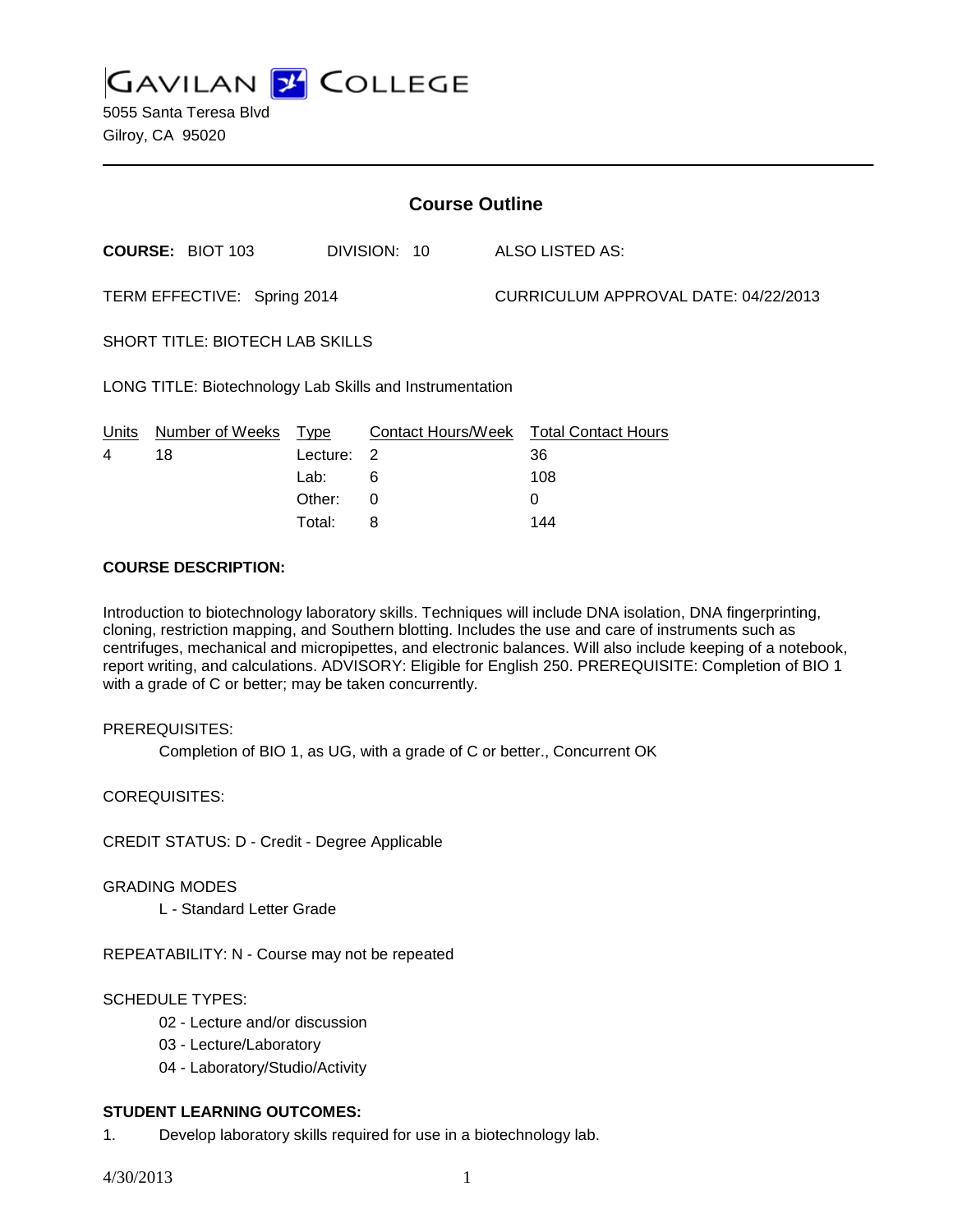Measure: written exam, demonstration PLO: 1,2,7 ILO: 2, 3,7 GE-LO: B4, B8 Year assessed or anticipated year of assessment: 2011

2. Improve ability to write a report and keep a notebook in correct scientific format Measure: project (notebook and report) PLO: 1,3 ILO: 1, 7 GE-LO: A3,A4,B1 Year assessed or anticipated year of assessment:

3. Apply the scientific method to determine use of appropriate equipment and techniques Measure: written exam, project PLO: 1,2 ILO: 2 GE-LO: B1,B7, Year assessed or anticipated year of assessment:

4. Apply safety rules when using equipment and working with microorganisms. Measure: written exam PLO: 5,67 ILO: 2 GE-LO: B4 Year assessed or anticipated year of assessment:

5. Demonstrate the ability to perform cooperatively in a working environment by conducting lab activities in teams.

Measure: project, demonstration PLO: 3,6,7 ILO: 4 GE-LO: B4,B8 Year assessed or anticipated year of assessment:

6. Apply basic biological principles and principles of aseptic technique to growth of microbial cultures. Measure: project, written exam PLO: 6,7

ILO: 7 GE-LO: B1,B2 Year assessed or anticipated year of assessment:

7. Perform calculations needed to prepare media, buffers and dilutions Measure: project, written exam PLO: 7 ILO: 2 GE-LO: B3,B4 Year assessed or anticipated year of assessment: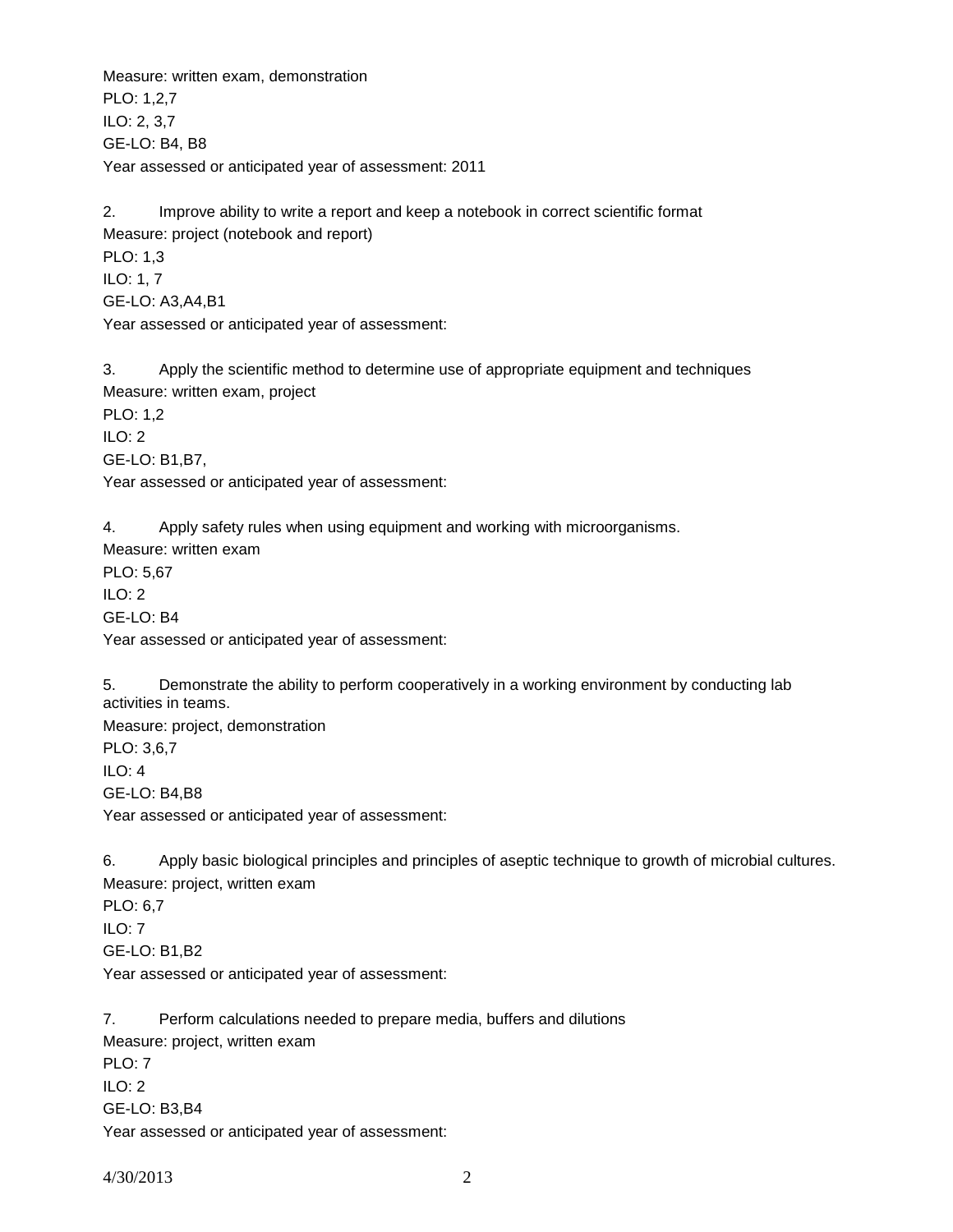# **CONTENT, STUDENT PERFORMANCE OBJECTIVES, OUT-OF-CLASS ASSIGNMENTS**

### Curriculum Approval Date: 04/22/2013

8 lec, 3 lab Hours Biological Concepts: Students will be able to discuss basic concepts of biology, including the scientific method and its applications, levels of organization in biology, cell theory and cell structure, and chemistry of biology. (Note: Weekly assignments for all lectures will include reading of text and completion of text study guide materials including self quizzes and text web site activities.)

4 lec, 3 lab Hours Scientific Writing: Students will be able to write a report and keep a notebook in the correct format required for documentation in a lab. Students will also become familiar with peer reviewed publications and communication via scientific writing. (Note: Notebook will be maintained and reviewed throughout the semester.)

### 3 lab Hours

Lab Safety: Students will be able to identify location of all safety equipment and other safety features. Students will be able to discuss general rules for safe use of all lab equipment, and apply those rules. (Note: Safety will be emphasized throughout the semester in both lab and lecture.)

#### 6 lab Hours

Metric System and Techniques of Measurement: Students will be able to describe the units of measurement in the metric system, and solve problems converting between the metric system and the non metric system. Students will be able to accurately weigh and measure volumes using an electronic balance, pipettes and micropipettes and other standard lab equipment.

#### 6 lab Hours

DNA Analysis: Students will be able to discuss the structure of DNA and relate DNA migration in a gel to molecular weight, and will analyze DNA using electrophoresis.

2 lec 3 lab Hours Concentration of Solutions: Students will be able to define terms relating to concentration, including molarity, molality, percent solution. Students will be able to discuss and calculate dilutions of solutions

2 lec, 6 lab Hours Restriction Analysis: Students will be able to discuss the principles of restriction endonuclease mapping, and will utilize restriction enzymes to map several fragments of DNA.

### 2 lec Hours

Principles or Microbial Growth: Students will be able to describe requirements for growth of microorganisms.

### 3 lab Hours

Molecular Cloning: Students will be able to discuss the principles of molecular cloning, and will clone multiple DNA fragments in competent cells.

### 2 lec Hours

Principles of Sterilization and Aseptic Technique: Students will be able to explain the principles and practice of sterilization and aseptic technique.

### 3 lab Hours

PCR: Students will be able to discuss the principles of the polymerase chain reaction (PCR) and will use the technique to amplify given regions of DNA.

### 6 lab Hours

Culture Techniques: Students will practice aseptic techniques to isolate, transfer and culture bacteria.

2 lec, 6 lab Hours Southern Blotting: Students will be able to discuss the principles of the Southern blot technique, and will use the technique to analyze multiple DNA samples.

2 lec, 6 lab Hours DNA Extraction: Students will be able to discuss principles of DNA isolation and extraction, and will extract DNA from multiple sources.

2 lec, 6 lab Hours Electrophoresis: Students will be able to describe the principles of electrophoresis, prepare an agarose gel and conduct electrophoresis to analyze DNA and protein. Students will also conduct electrophoresis using polyacrylamide gels.

2 lec, 9 lab Hours Experimental Design: Students will be able to explain principles of experimental design and apply those principles to design an experiment. Students will design, prepare all materials for and conduct an experiment using techniques learned during the semester. Students will work in teams. Students will write a report of their experiment using correct scientific format.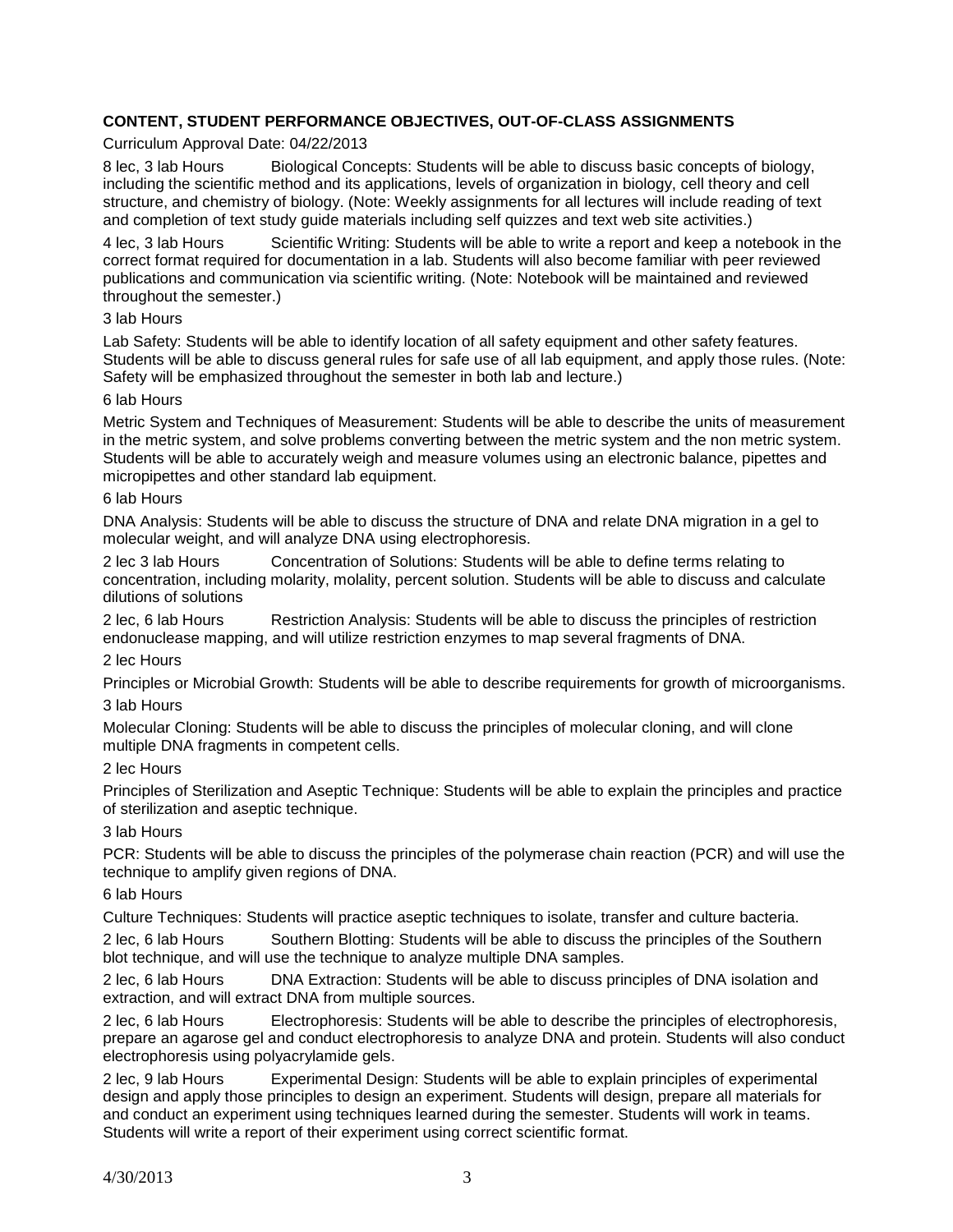2 lec, 6 lab Hours Students will present their reports to the class.

# **METHODS OF INSTRUCTION:**

Methods of instruction will include lecture with use of power point, video and other audio and visual aids and laboratory instruction. Students will work individually and in groups in lab.

# **METHODS OF EVALUATION:**

The types of writing assignments required: Lab reports Term papers Other: Notebook The problem-solving assignments required: Lab reports **Quizzes** Exams The types of skill demonstrations required: None The types of objective examinations used in the course: Multiple choice True/false Matching items Other category: None The basis for assigning students grades in the course: Writing assignments: 30% - 40% Problem-solving demonstrations: 30% - 35% Skill demonstrations: 0% - 0% Objective examinations: 25% - 40% Other methods of evaluation: 0% - 0%

# **REPRESENTATIVE TEXTBOOKS:**

### Required:

Barnum, Susan R, Biotechnology: An Introduction, Brooks Cole, 2006 This text is standard use in the BIOT field, or other appropriate college level text.

Reading level of text, Grade: 13Verified by: RMorales Other textbooks or materials to be purchased by the student: Lab composition notebook quad college ruled

# **ARTICULATION and CERTIFICATE INFORMATION**

Associate Degree: CSU GE: IGETC: CSU TRANSFER: Transferable CSU, effective 200670 UC TRANSFER: Not Transferable